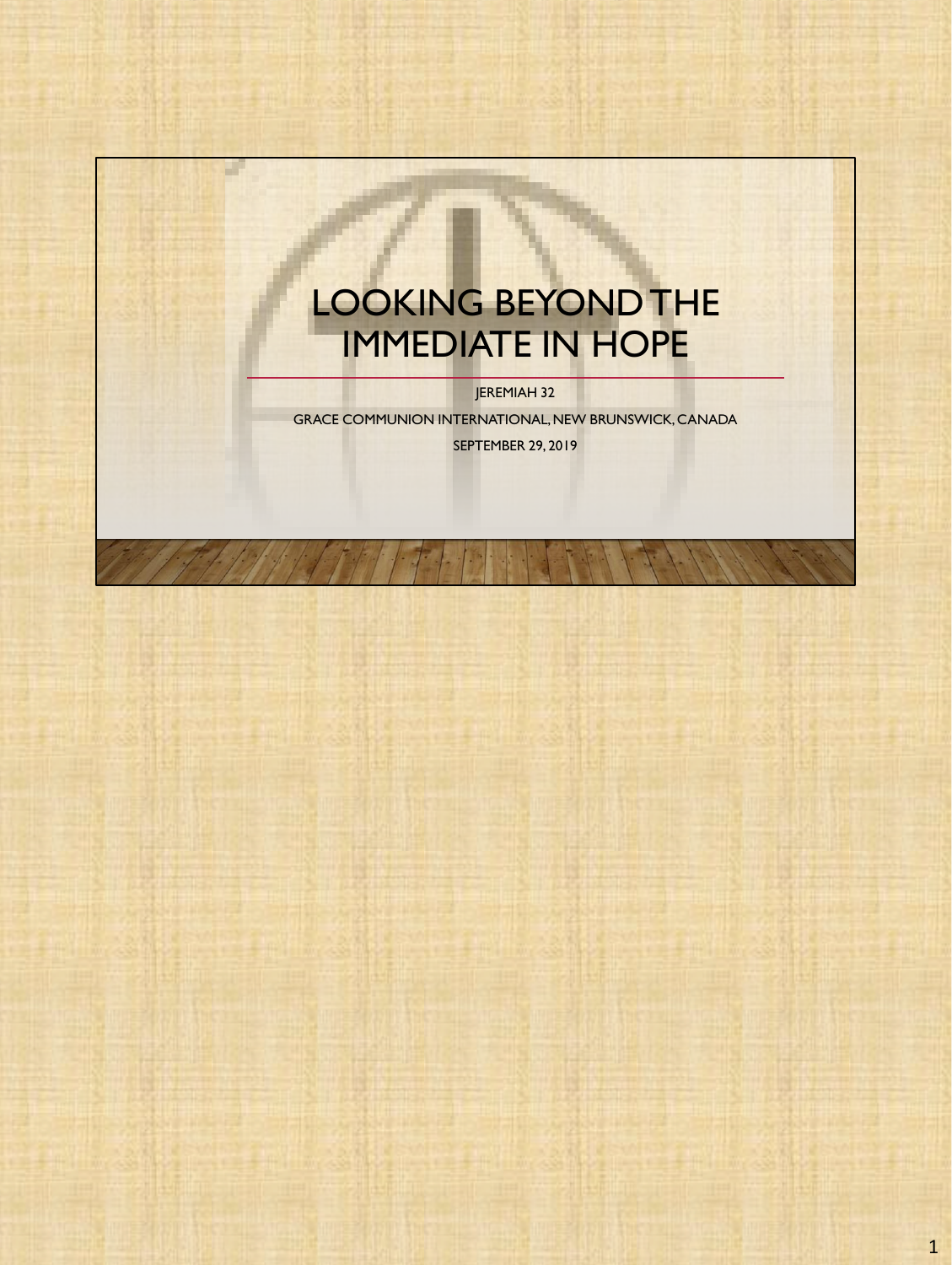### SCRIPTURE READING JEREMIAH 32:1-3; 6-15 (ESV)

Looking beyond the im-

a l

2

Jeremiah 32:1-3 "1 ¶ The word that came to Jeremiah from the LORD in the tenth year of Zedekiah king of Judah, which was the eighteenth year of Nebuchadnezzar.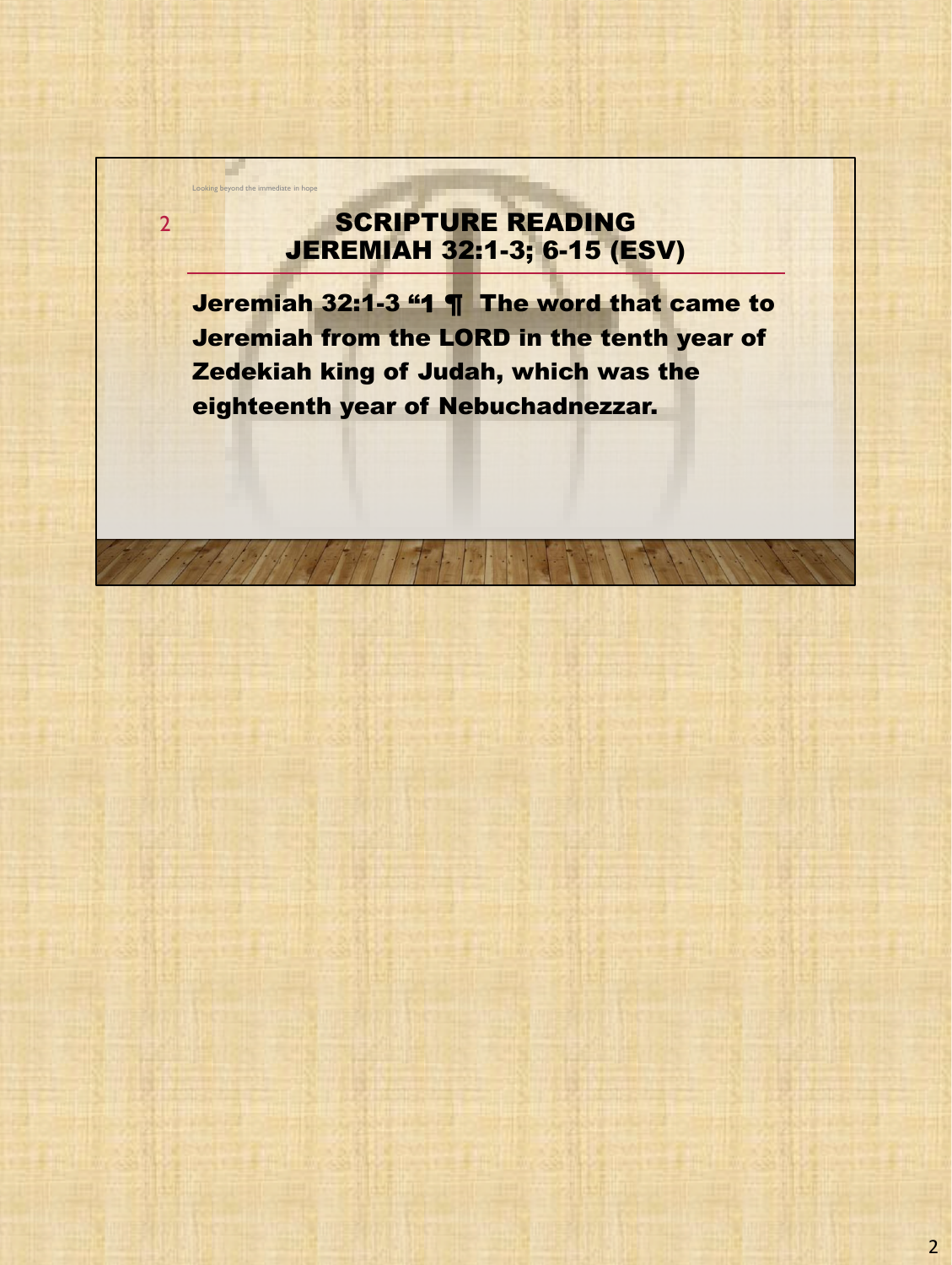3 "2 At that time the army of the king of Babylon was besieging Jerusalem, and Jeremiah the prophet was shut up in the court of the guard that was in the palace of the king of Judah.

Looking beyo

•

3 For Zedekiah king of Judah had imprisoned him, saying, "Why do you prophesy and say, 'Thus says the LORD: Behold, I am giving this city into the hand of the king of Babylon, and he shall capture it;" (Jer 32:1-3 ESV)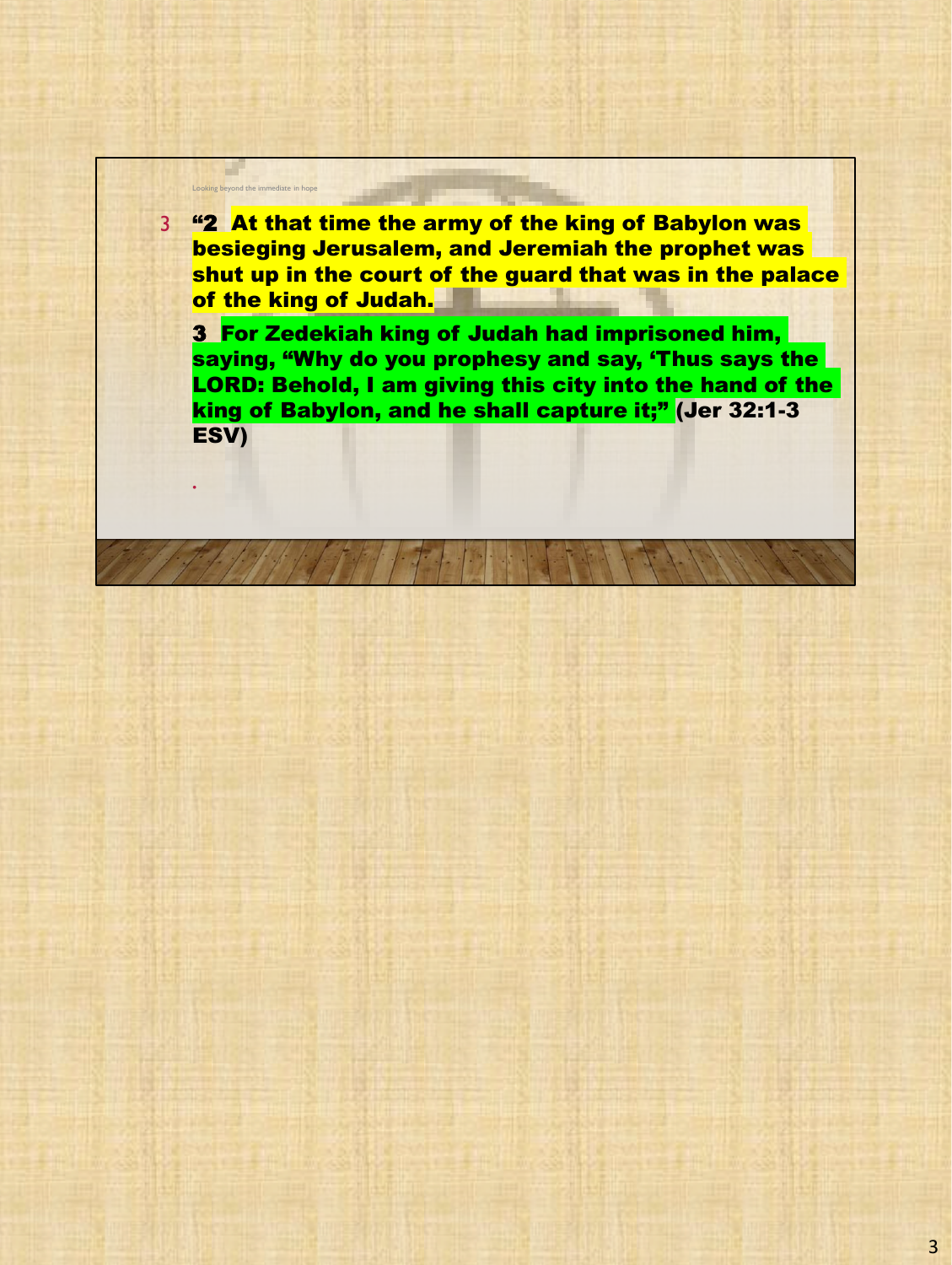Jer 32: 6-15 "6 Jeremiah said, "The word of the LORD came to me:

4

Looking beyond the immediate in hope

a control

7 Behold, Hanamel the son of Shallum your uncle will come to you and say, 'Buy my field that is at Anathoth, for the right of redemption by purchase is yours.'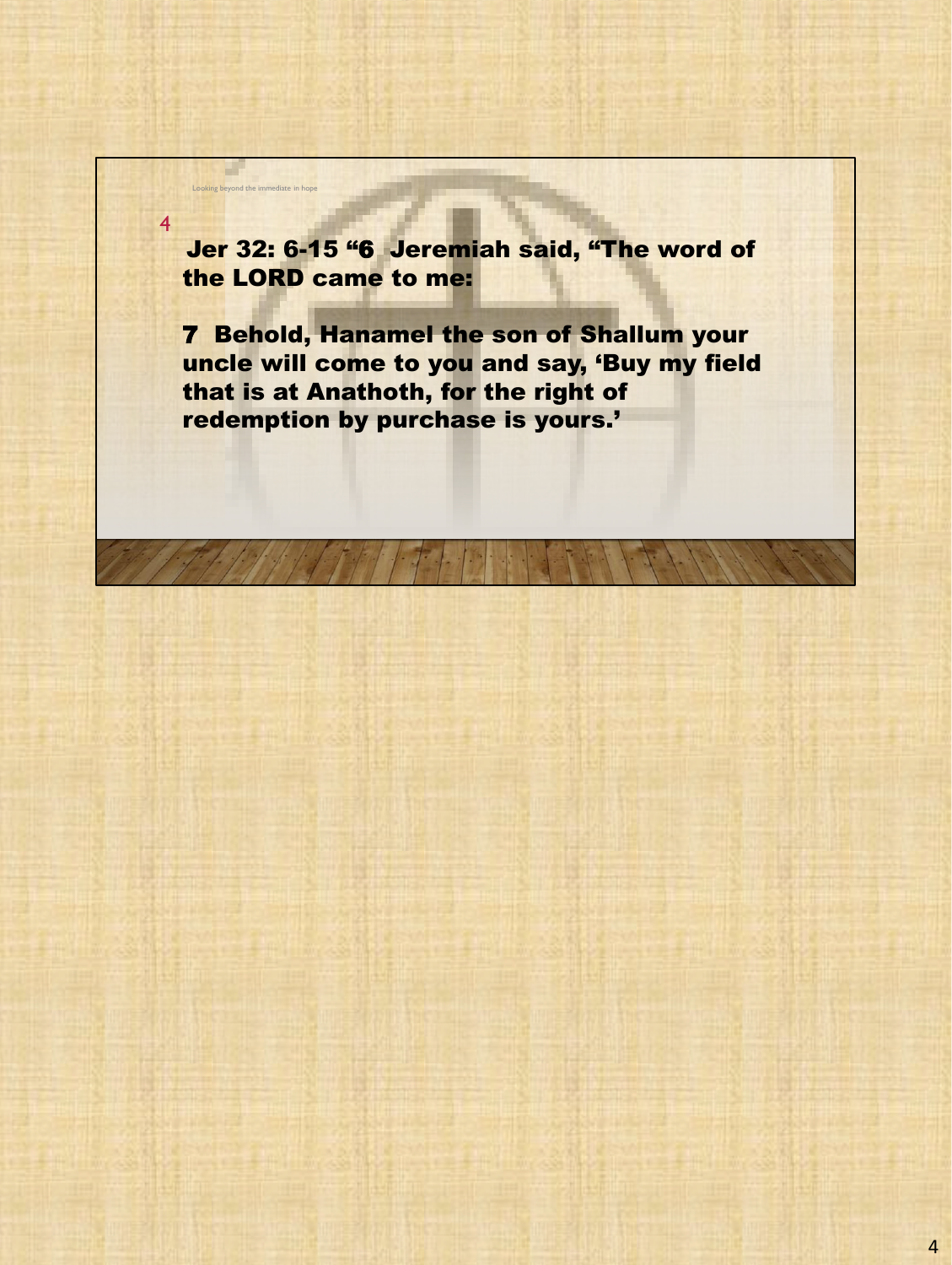8 Then Hanamel my cousin came to me in the court of the guard, in accordance with the word of the LORD, and said to me, 'Buy my field that is at Anathoth in the land of Benjamin, for the right of possession and redemption is yours; buy it for yourself.' Then I knew that this was the word of the LORD.

9 "And I bought the field at Anathoth from Hanamel my cousin, and weighed out the money to him, seventeen shekels of silver.

5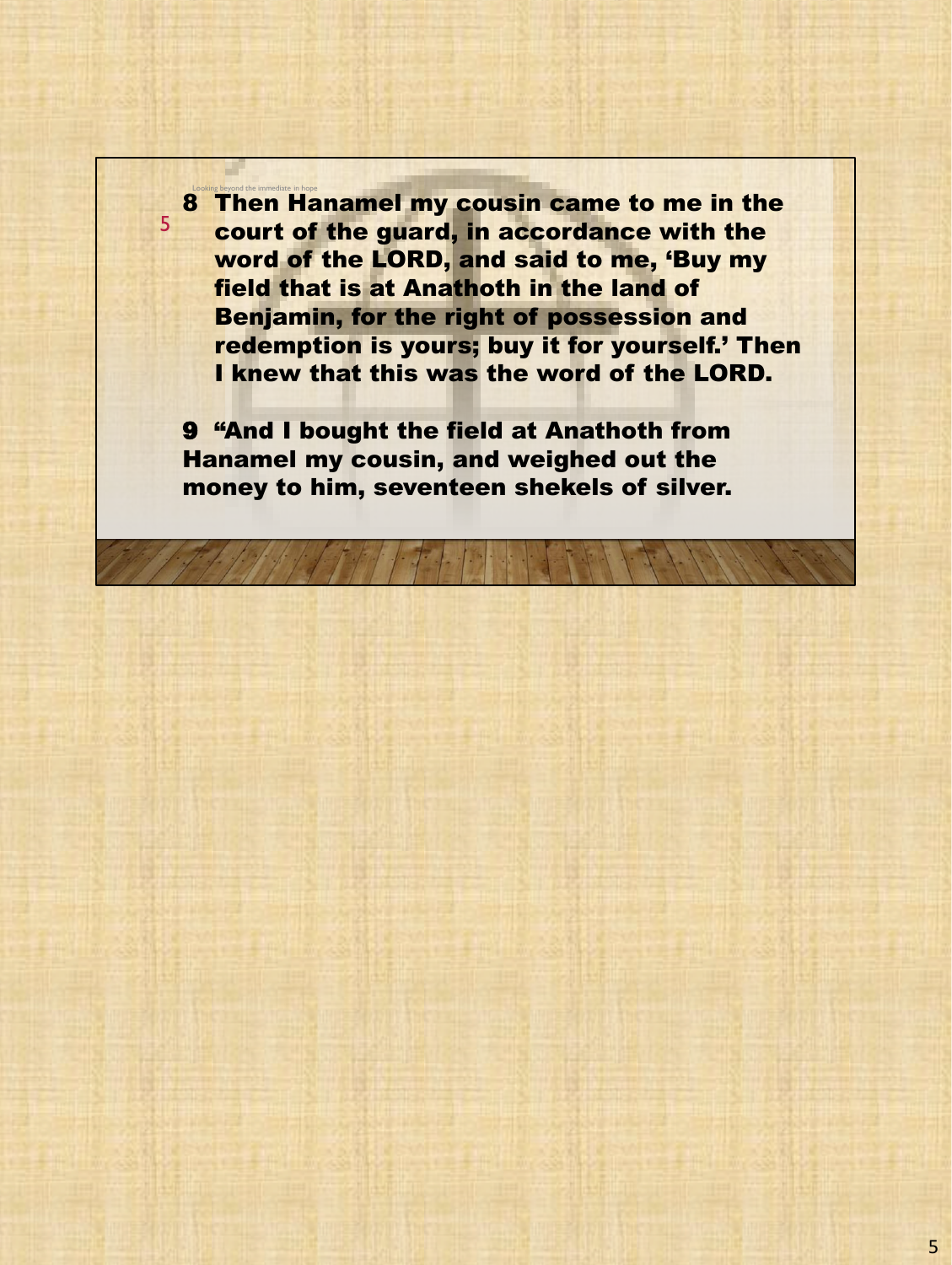6 10 I signed the deed, sealed it, got witnesses, and weighed the money on scales.

Looking beyond the immediate in hope

a.

11 Then I took the sealed deed of purchase, containing the terms and conditions and the open copy.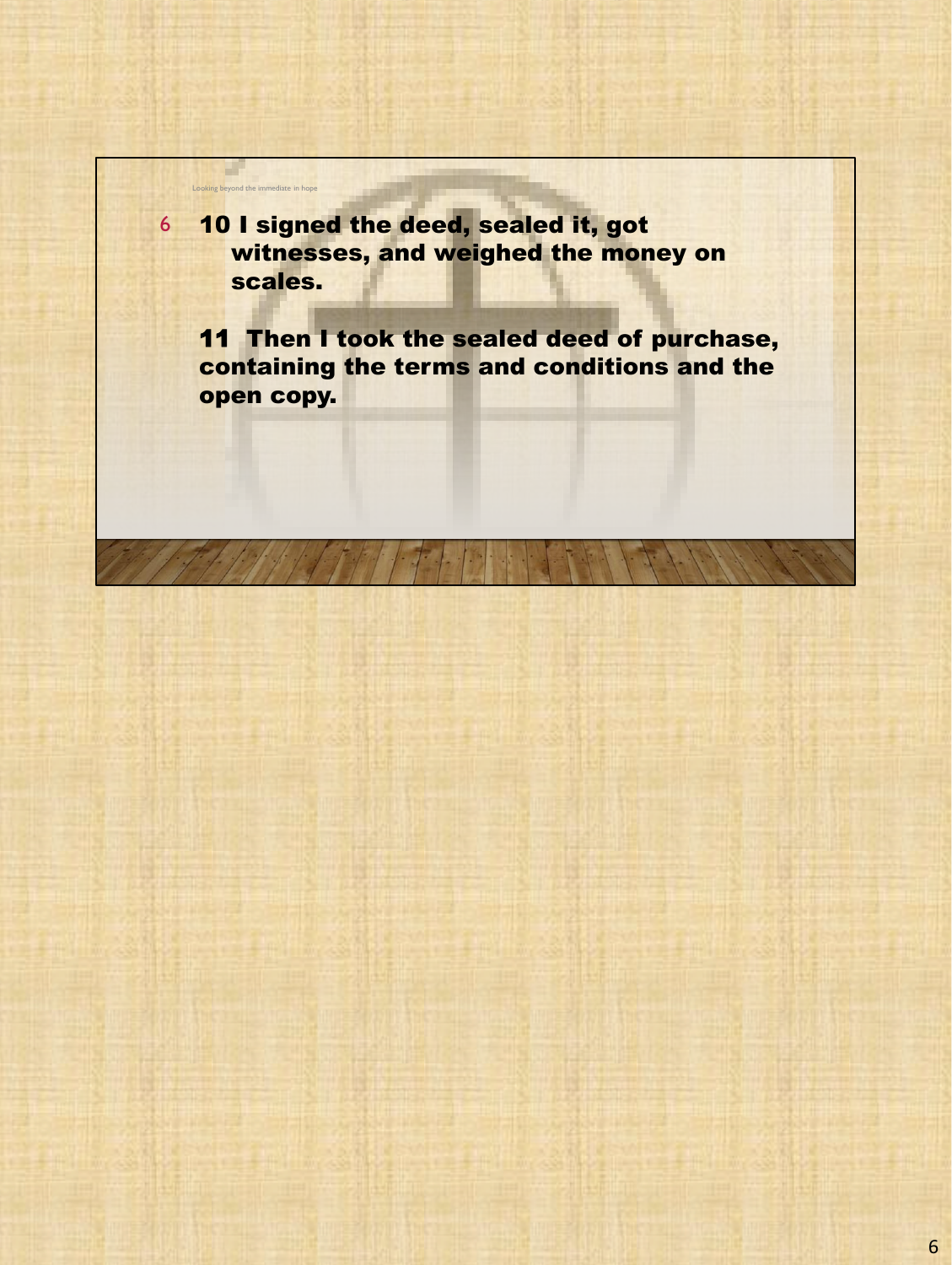

This Psalm, this hymn, is one of adoration and complete trust in God. It was composed by David whose relationship with God was most intimate. He recognized the grandness and goodness of God. Knowing God's holiness caused him to have an opposition to evil and hatred of it.

This Psalm is a reflection of a very personal relationship between God and David.

We can personalize this Psalm as we read through it today. Where we read "me", we can insert our name.

Being members of the new covenant between God and man, we understand that Jesus, God, the Elect man who was incarnate in our flesh, has conquered sin, death and evil in our place. United to him, we have faith that we are completely forgiven. Jesus is our peace. He is now our life.

Through faith in him, we become a people rescued from the darkness of this world. Paul reminds the Christian in the early church of their identity and of their special calling (next slide)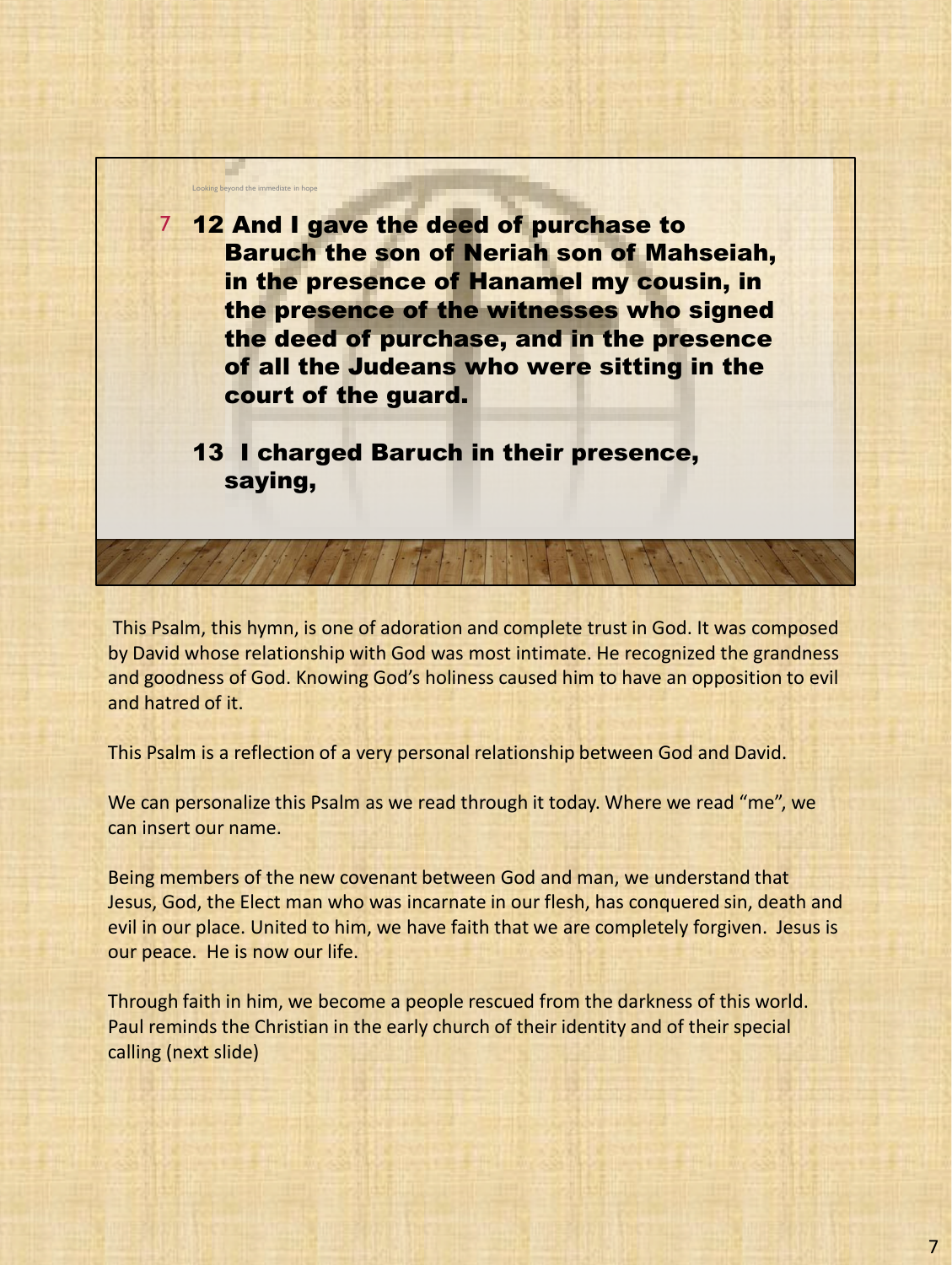8 14 'Thus says the LORD of hosts, the God of Israel: Take these deeds, both this sealed deed of purchase and this open deed, and put them in an earthenware vessel, that they may last for a long time.

Looking beyond the

a la

15 For thus says the LORD of hosts, the God of Israel: Houses and fields and vineyards shall again be bought in this land." (Jer. 32:6-15 ESV)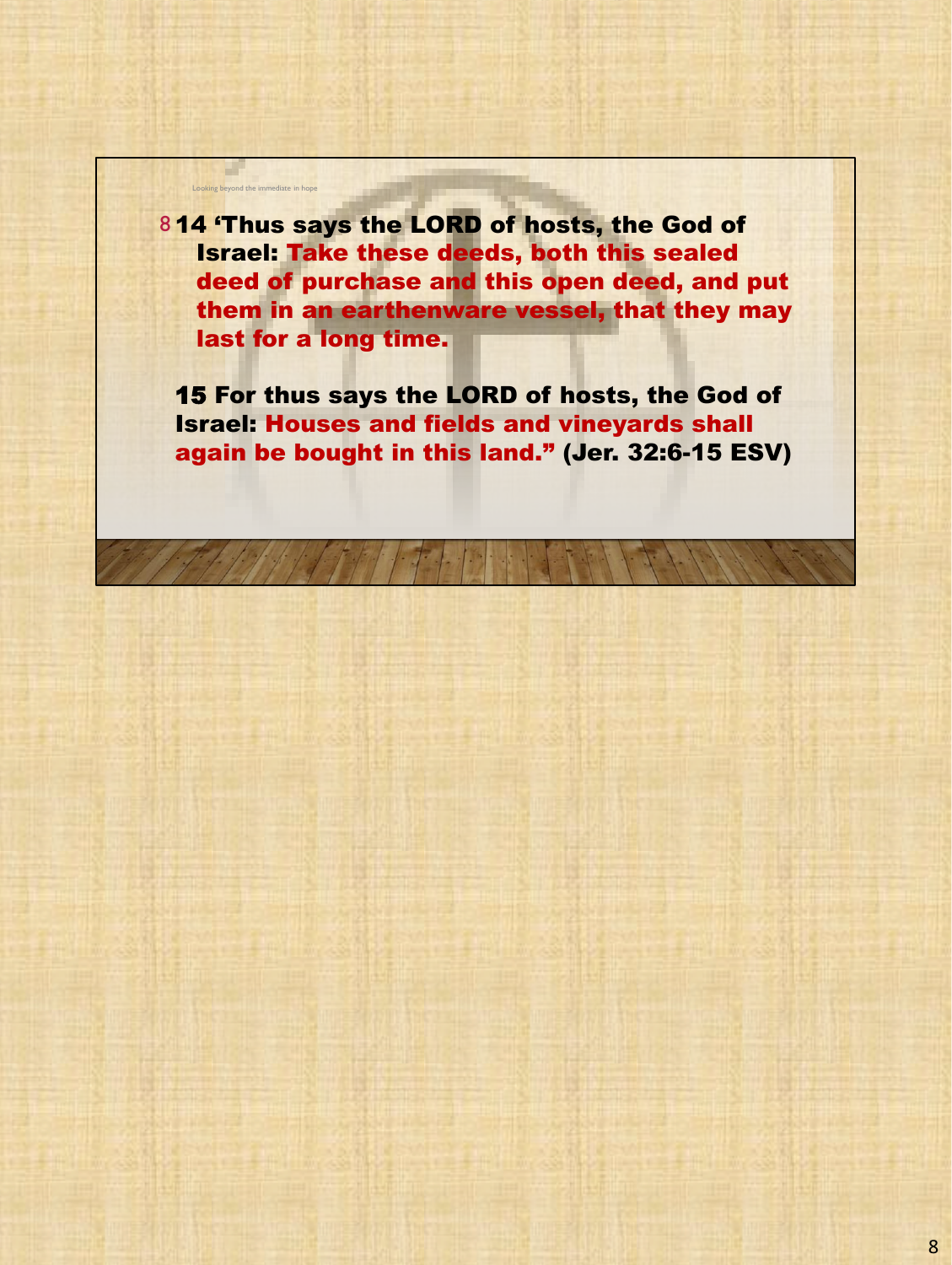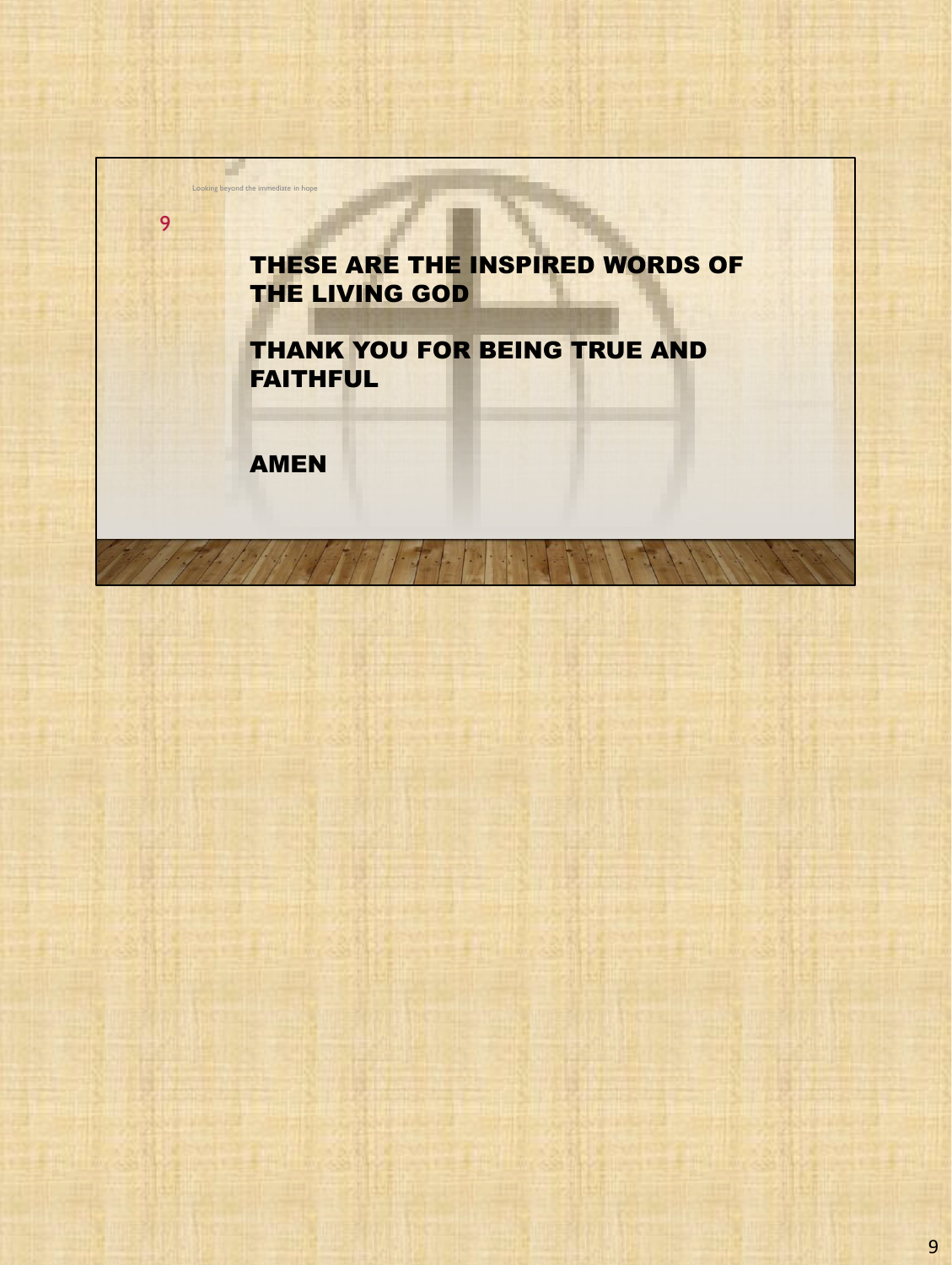

As we read the Scriptures, we can better appreciate God's faithfulness toward his people, the people of Israel.

God told Israel that if they walked in his statutes and observed his commandments and do them that he would give them rain in their season, and the land would yield its increase, and the trees of the field would yield their fruit. He told them that if they obeyed him and submitted to his covenant that he would remove harmful beasts from the land. They would live at peace and the sword would not go to their land. (Paraphrase taken from Leviticus 26:1—13.)

On the flipside, he told them very clearly if did not listen to him and if they would not do all the commandments he had given them and turn their backs on him that they would suffer from all kinds of problems. They would be visited with panic, with wasting disease and fever that consume the eyes and make the heart ache. The seed that they would sow would be harvested by their enemies. The consequences for their disobedience are listed in Leviticus 26:14-39.

God then goes on to tell them that even if they go astray, in the end, God would stay faithful to his covenant made with their forefathers. He promised that he would not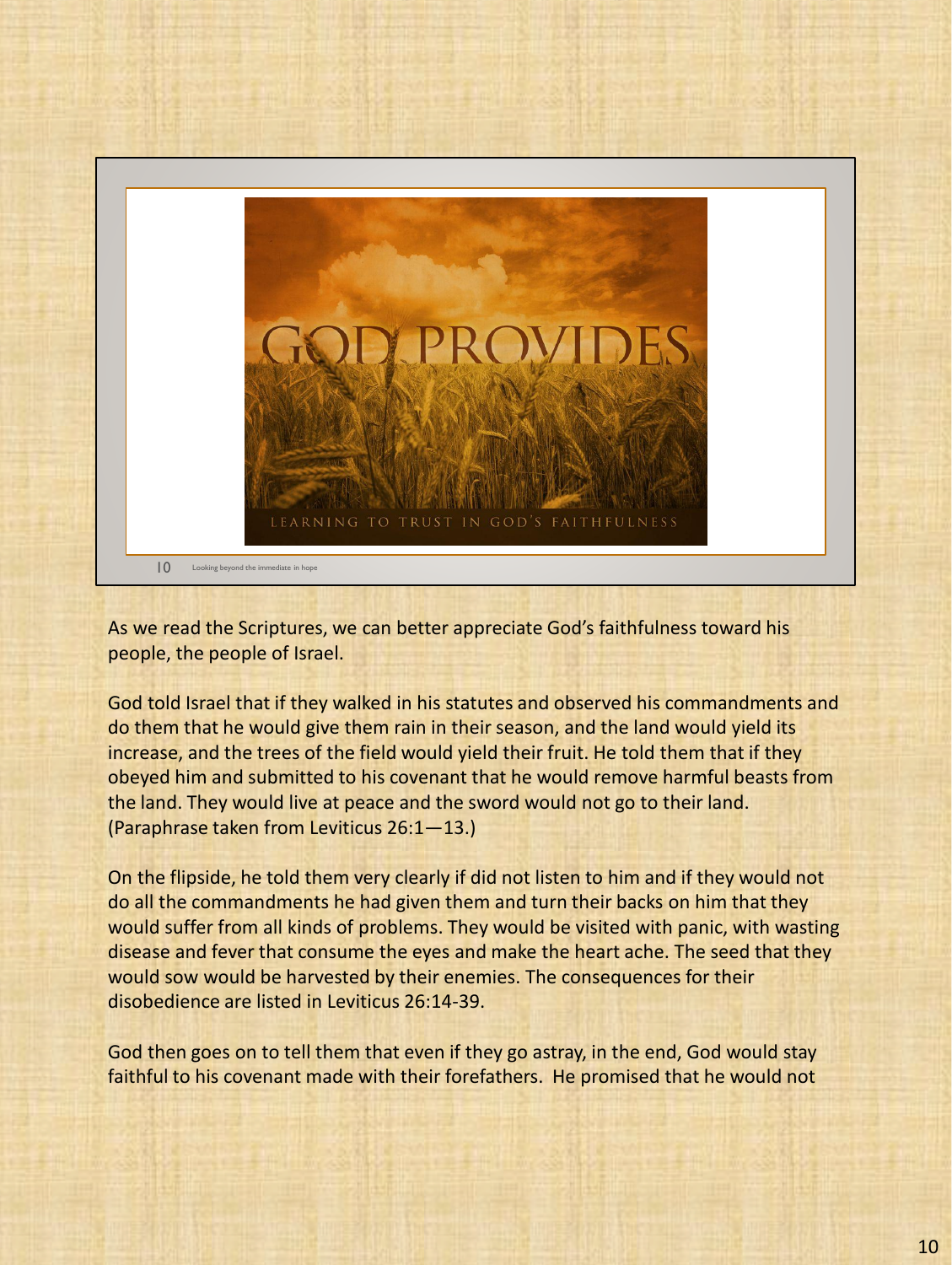abhor or detest them so as to destroy them utterly.

God promised that he would never break his covenant that he had made with their forefathers whom he had brought out of the land of Egypt. (Leviticus 26:40-45.)

Going back to Jeremiah chapter 32, the context is that the people of God had turned their backs on God and turned to idols. Consequently, they did detestable things and sinned against the Lord.

Jeremiah, obeying God's command, went and told the leadership of Judah that because of their disobedience, Jerusalem would be captured by the King of Babylon.

In Jeremiah chapters 30 and 31, Jeremiah writes a prophecy that God would eventually restore Israel.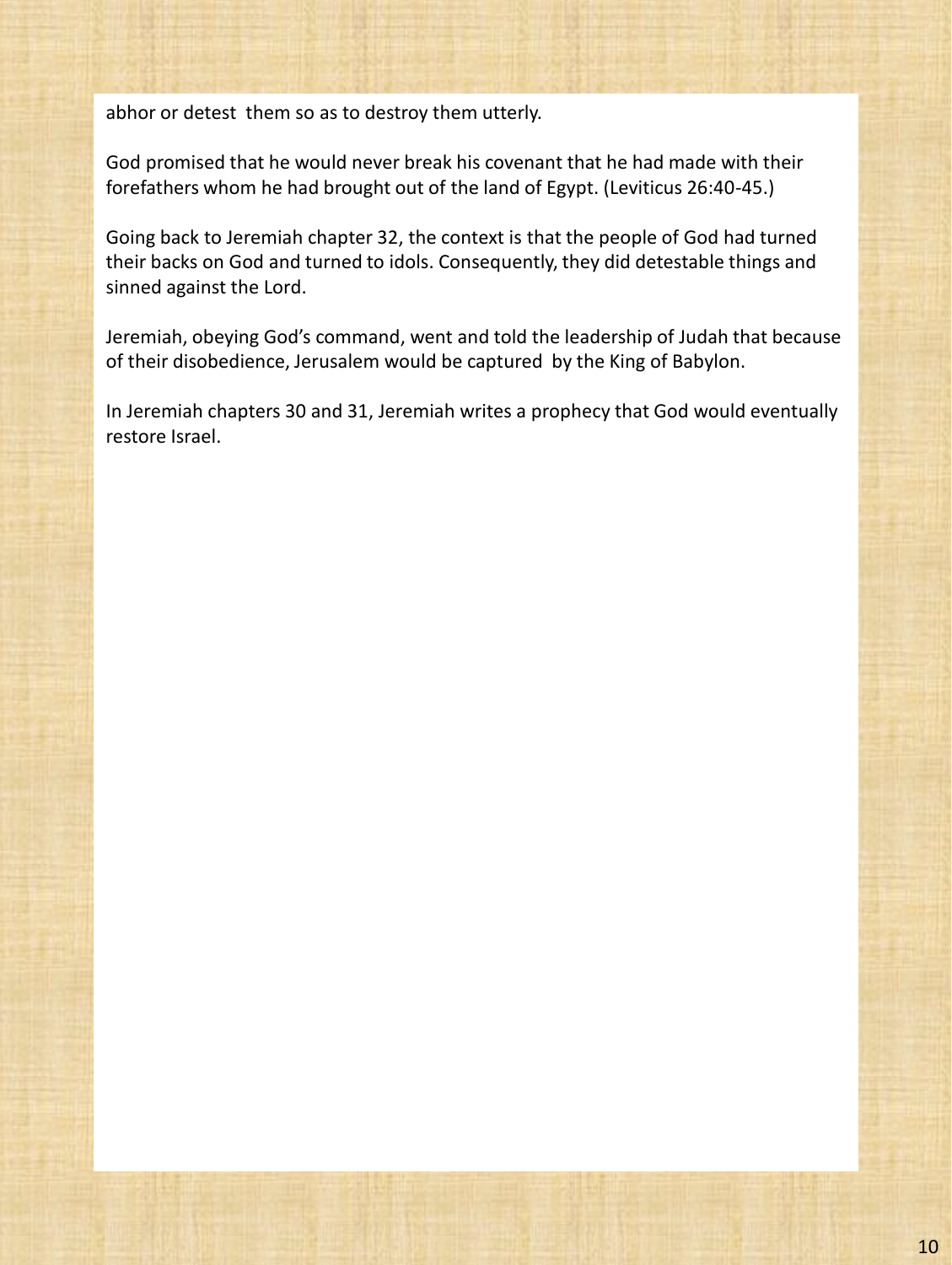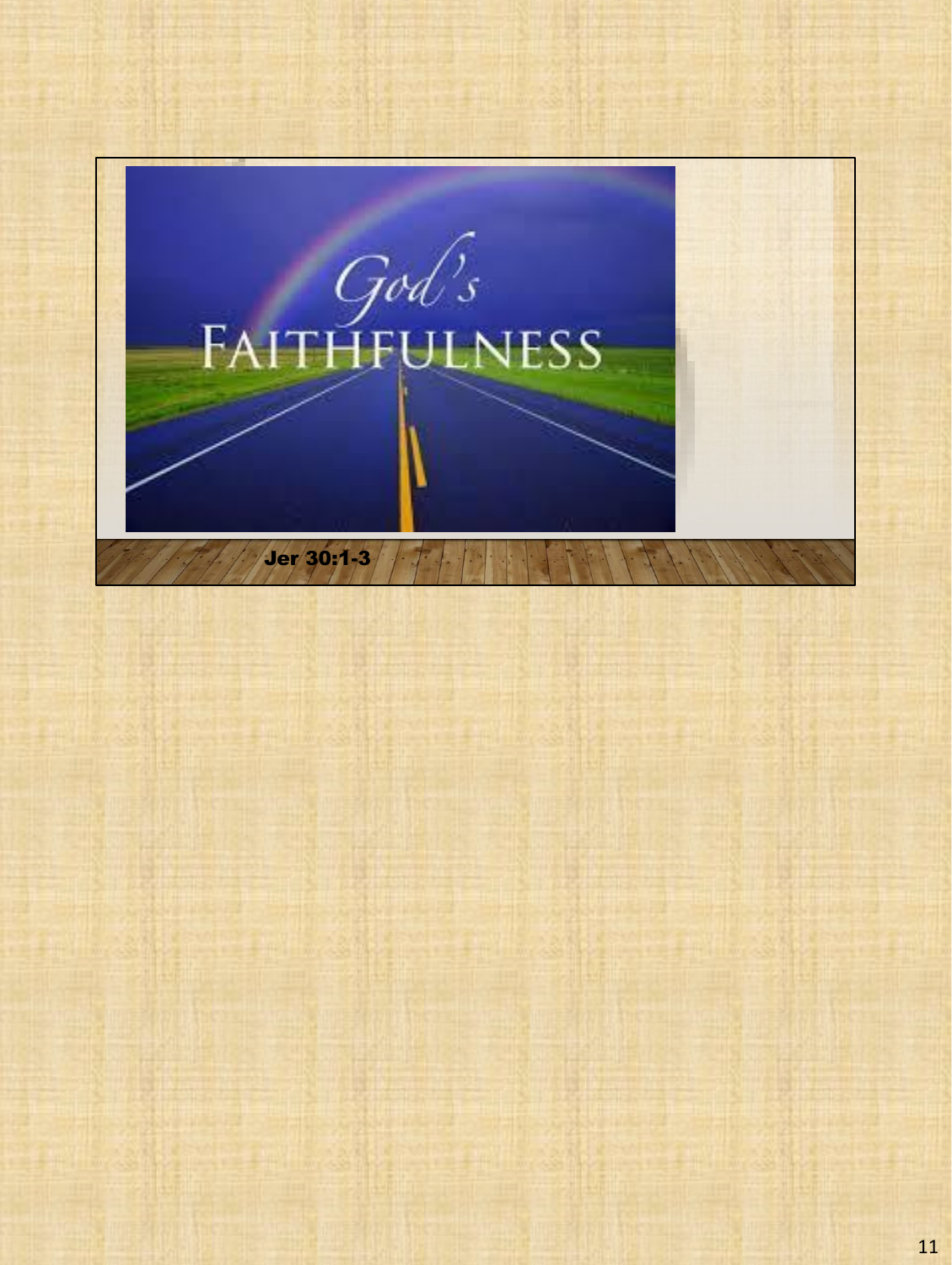Looking beyond 12 "1 ¶ 'At that time, declares the LORD, I will be the God of all the clans of Israel, and they shall be my people.'

a l

2 Thus says the LORD: 'The people who survived the sword found grace in the wilderness; when Israel sought for rest,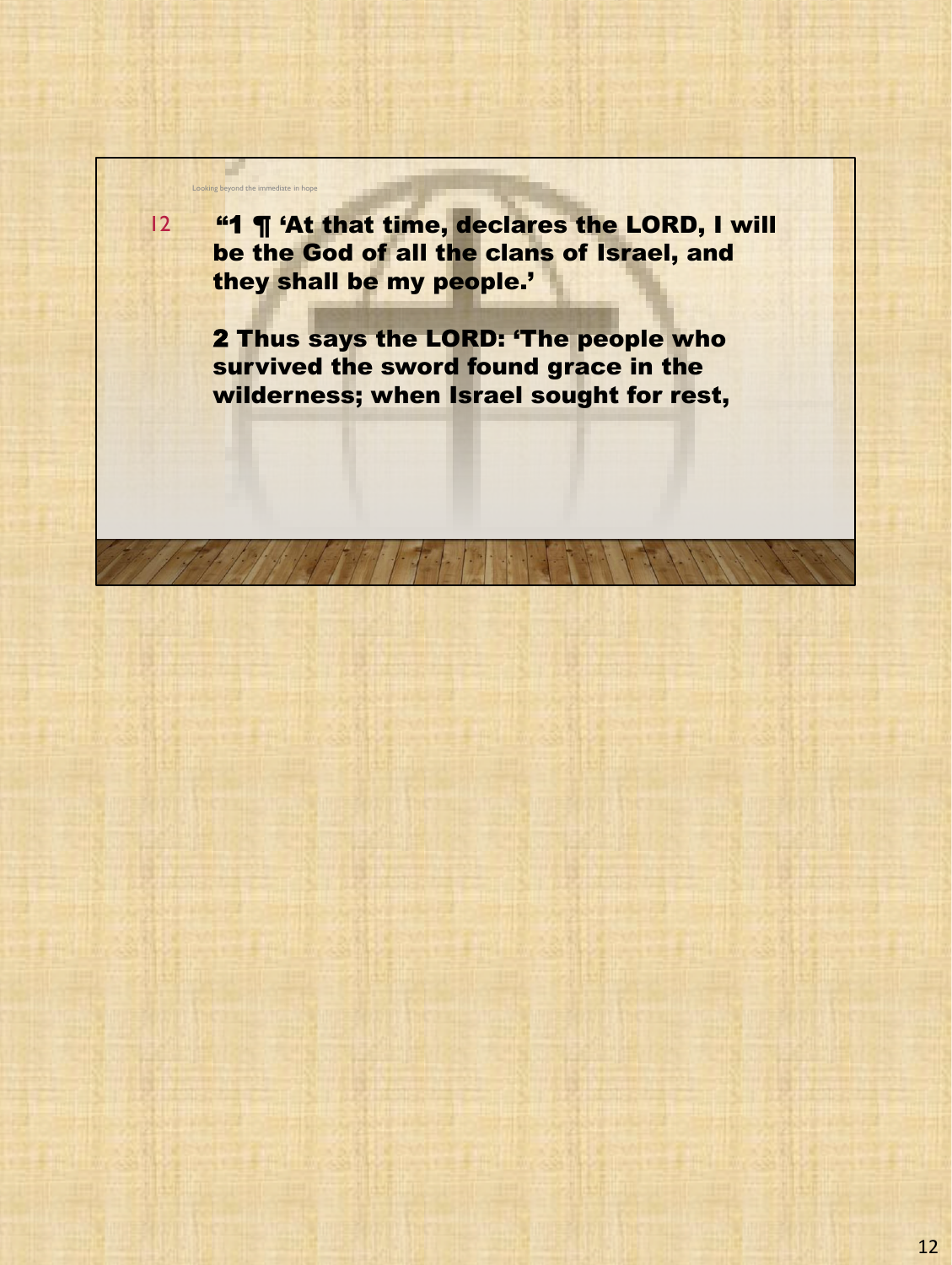3 the LORD appeared to him from far away. I have loved you with an everlasting love; therefore I have continued my faithfulness to you." (Jer 31:1-3 ESV)

Looking beyond the immediate in h

13

This is very encouraging to know that God's love is everlasting. He does not give up on his people.

Jeremiah bought a field as the King of Babylon was besieging Jerusalem and Jeremiah was shut up in the court of the guard that was in the palace of the king of Judah.

From a real estate point of view, the field was worthless. The field would shortly be in enemy territory.

From God's point of view, the point is being made that this piece of real estate would have value someday as God would restore Judah.

Even if the immediate appeared to be hopeless, God is faithful to his word. He promised he would restore things and he did.

Judah was punished because of their sinfulness and their walking away from God.

Sin is a deformity that exists in people. Israel was in slavery to sin. Luther rightly said that human nature is "bent on itself." (Intellectuals Don't Need God and Other Modern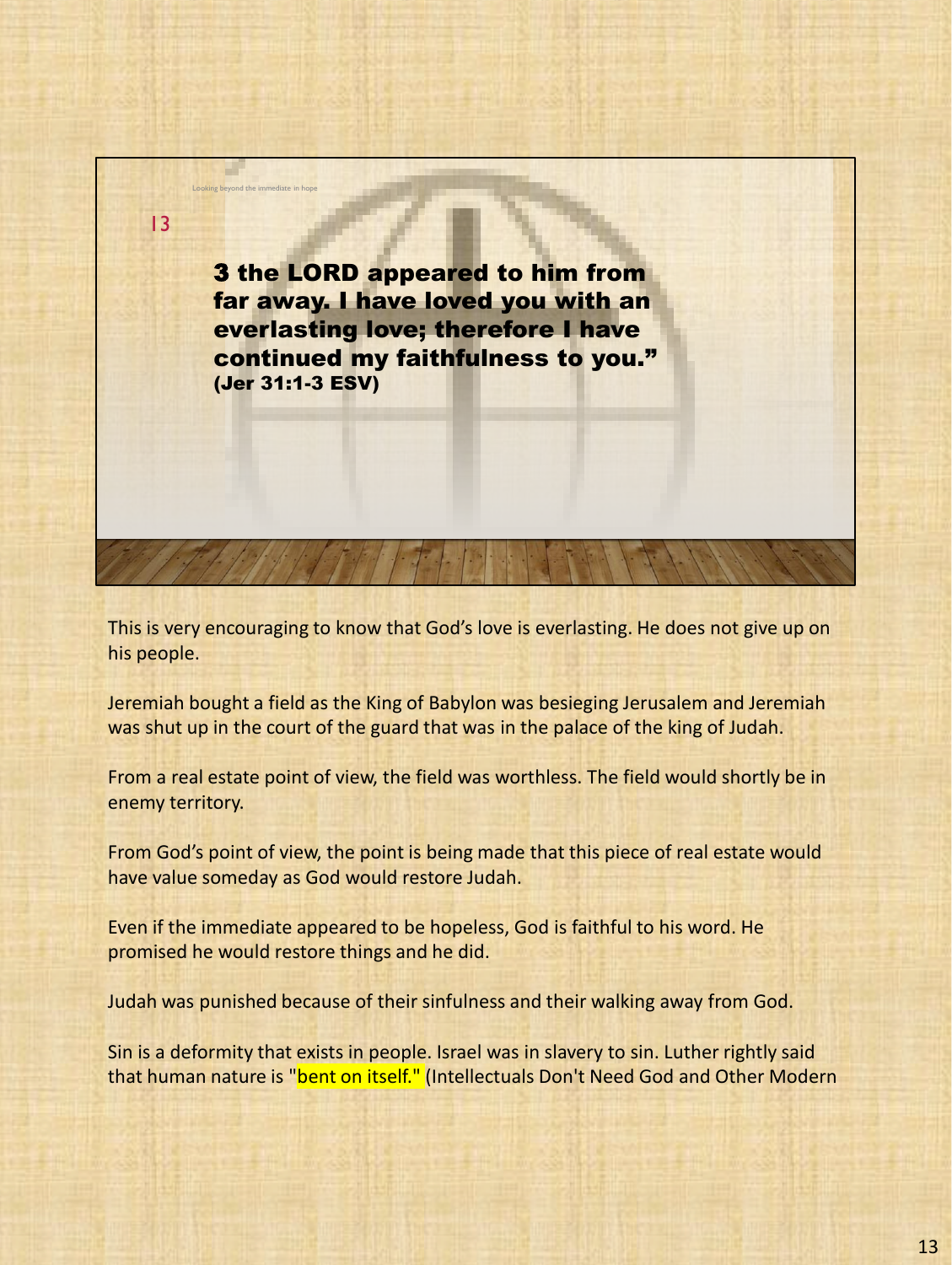#### Myths, Alister E. McGrath page 70)

God promised that he would not abandon Israel in that state. Of course we know that Israel is a type of humanity and humanity is under the same slavery with no way of escape on our own. Sin is a yoke of slavery which needs to be broken. (Next slide)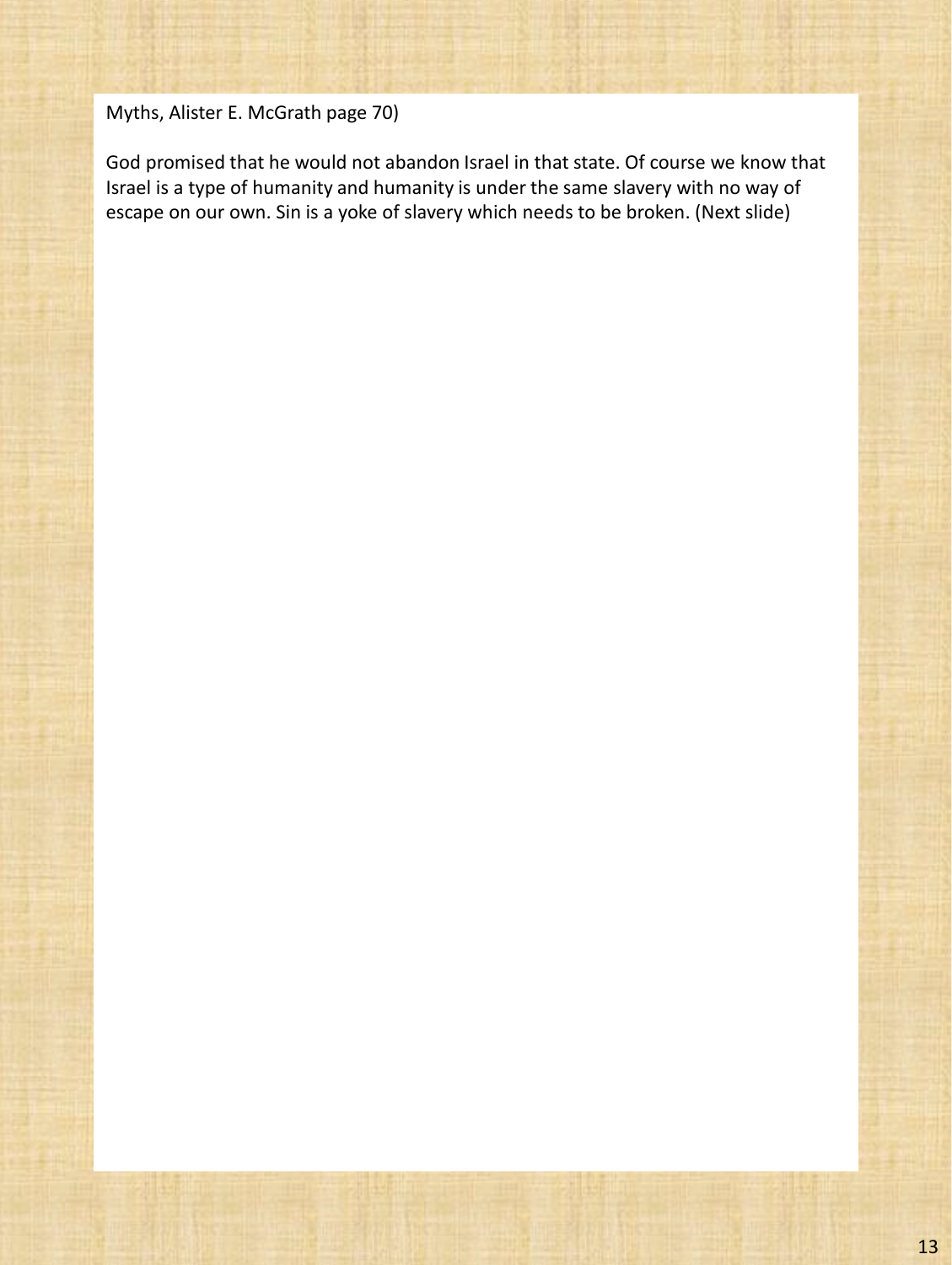## SIN = YOKE OF SLAVERY

• "There is a radical deformity in human nature on account of sin and that deformity expresses itself at the social, political, religious, and personal levels. Sin causes sin. —Not merely personal sins, but structural sin, build deep into the very fabric of human institutions and agencies. (Intellectuals Don't Need God And

Other Modern Myths Alister McGrath page 70.)

Being under the new covenant, we know that Jesus has, as the perfect human being, broken the yoke of sin for us. John the Baptist describe Jesus as "The Lamb of God who takes away the sin of the world!" ((John 1:29).

14 Looking beyond the immediate in hope

The good news is that he did! He took the sin of humanity upon himself. Being both God and perfect man in his person, being our perfect representative, he took away the sin of the world. The sin of the world is no longer a barrier between God and man for all those who accept God's reconciliation in faith. (See 2 Corinthians 5:16-21)

Sin is so powerful that only God could break it.

Consequently, Jesus, the eternal son of God, was incarnate in our flesh. He lived the perfect life. Sin could not have any hold on him because he never sinned. He was tempted just as we are but never sinned once. He always, always, submitted to God the Father's perfect will. Being fully God, on that cross, he became sin for us. He completely broke the power of sin for us.

Although sin still is defeated and taken away, for a time, God permits sin to continue to exist in our world.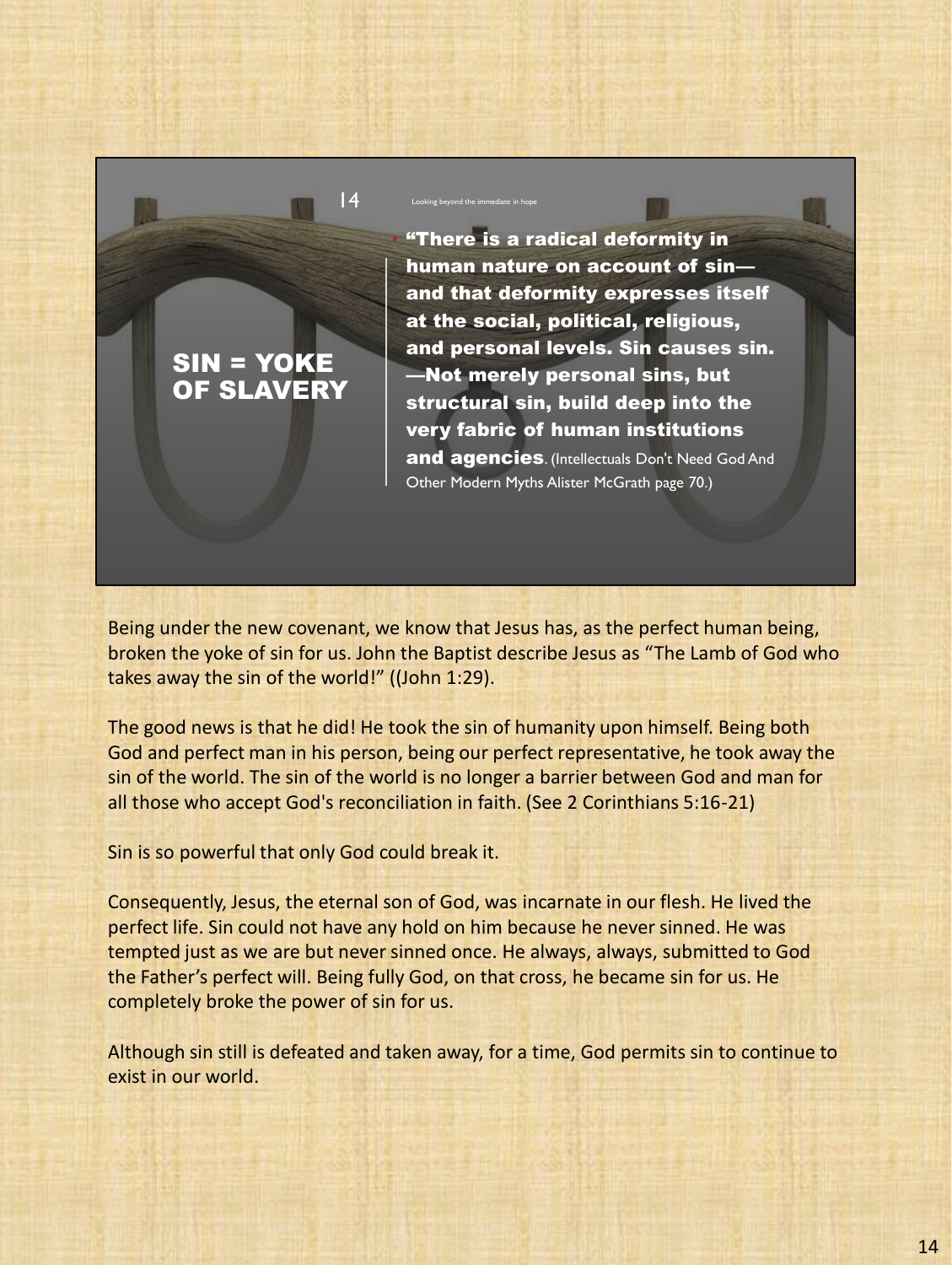I like what Alister McGrath wrote in that same book on page 72.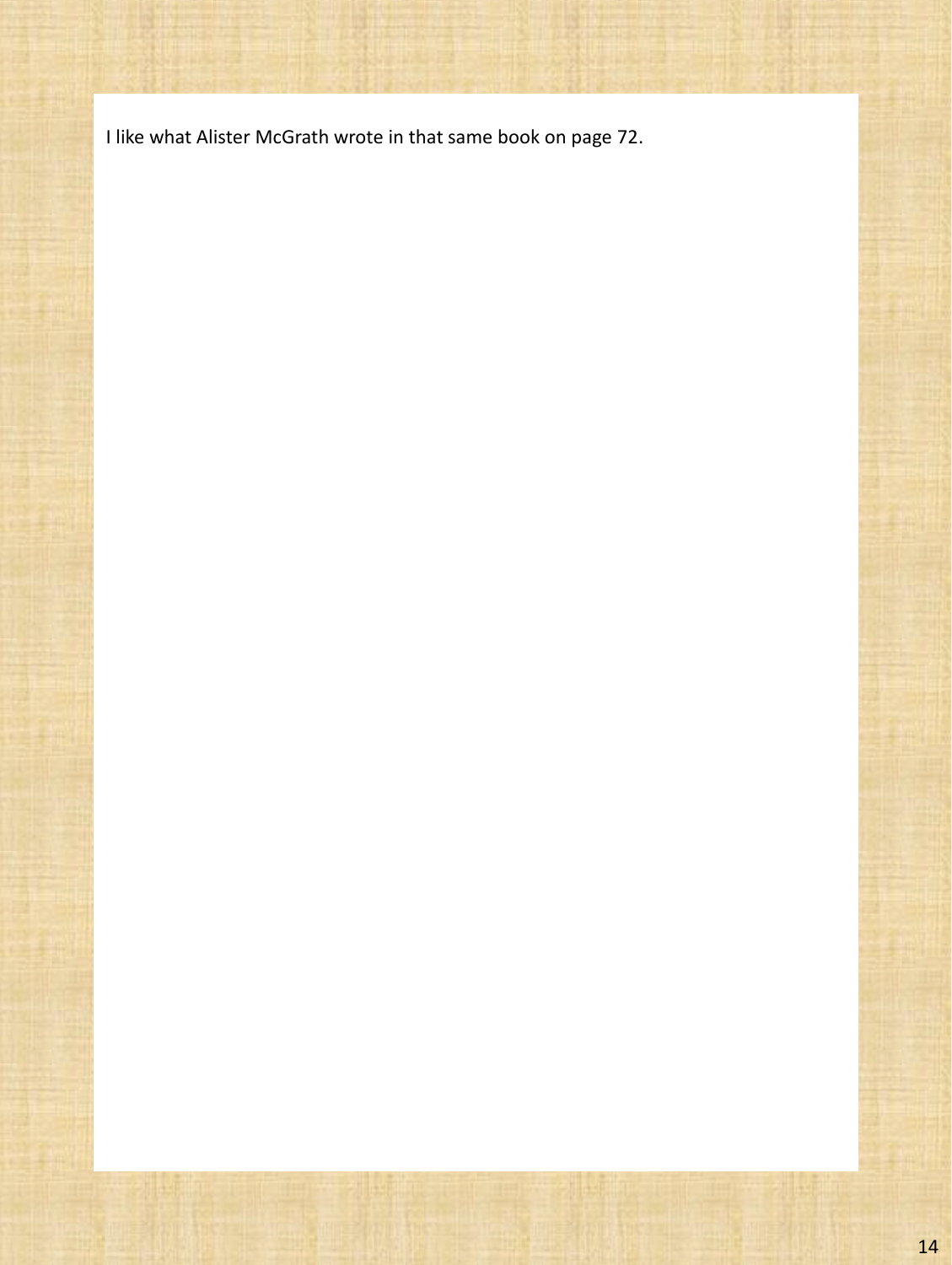"God does not abolish sin, in individuals or institutions; it enables God to work through that sin. Grace does not destroy our frailty, making us into spiritual superheroes; it transfigures that frailty, enabling God to make his treasure available to our earthen vessels. Sin is for real, crippling our efforts to become like Christ; Grace is equally for real, allowing God to achieve wonders through what little we have to offer him in the way of self-improvement.' **(item p. 72)**

Looking beyond the immediate in hope

15

In his grace, God transforms us sinners into saints by giving us the gift of himself. Jesus becomes our redemption, our justification our wisdom and our sanctification.

On the cross, Jesus has freed us from the yoke of sin. In faith, we are able to take the yoke of Jesus.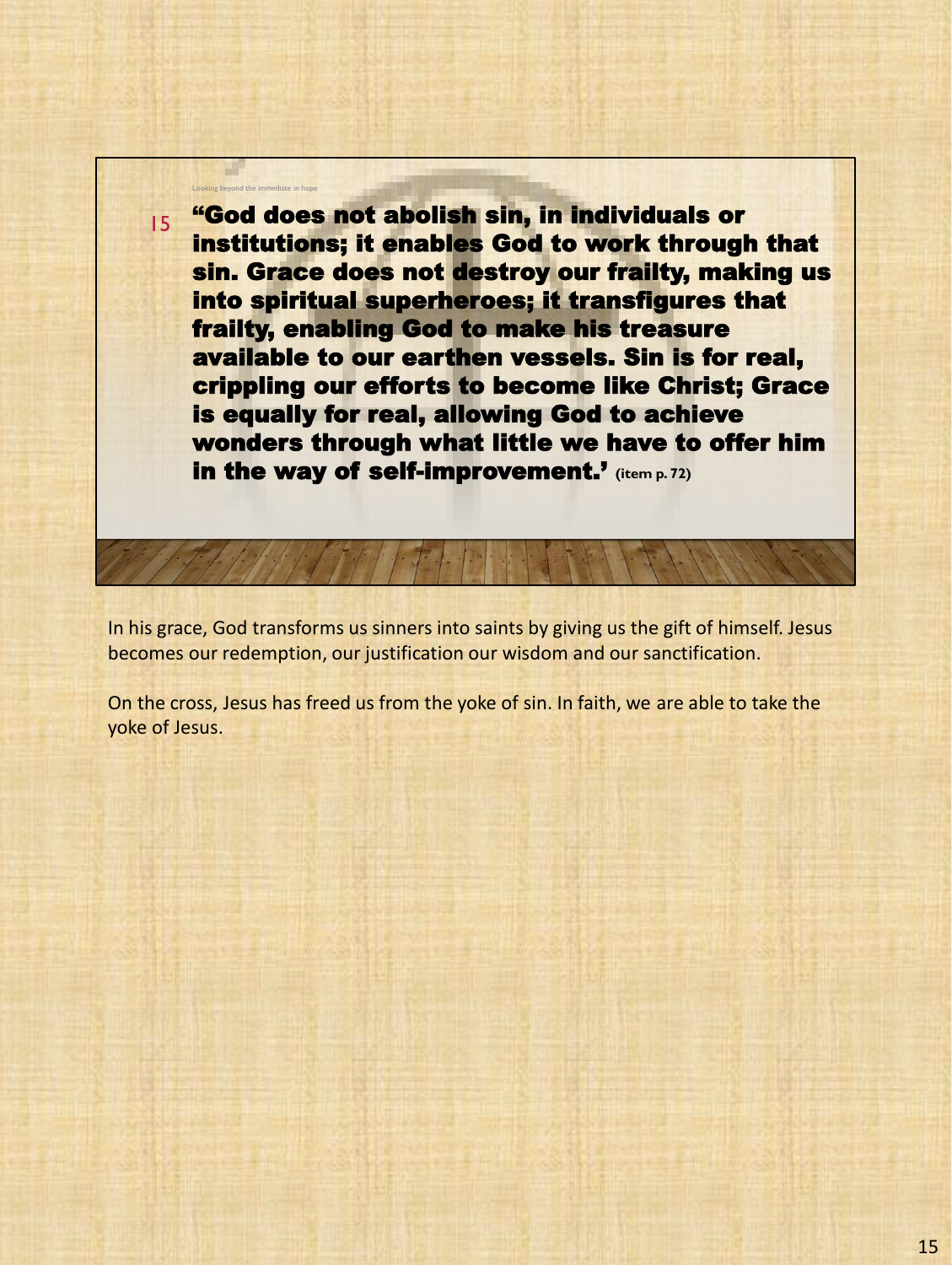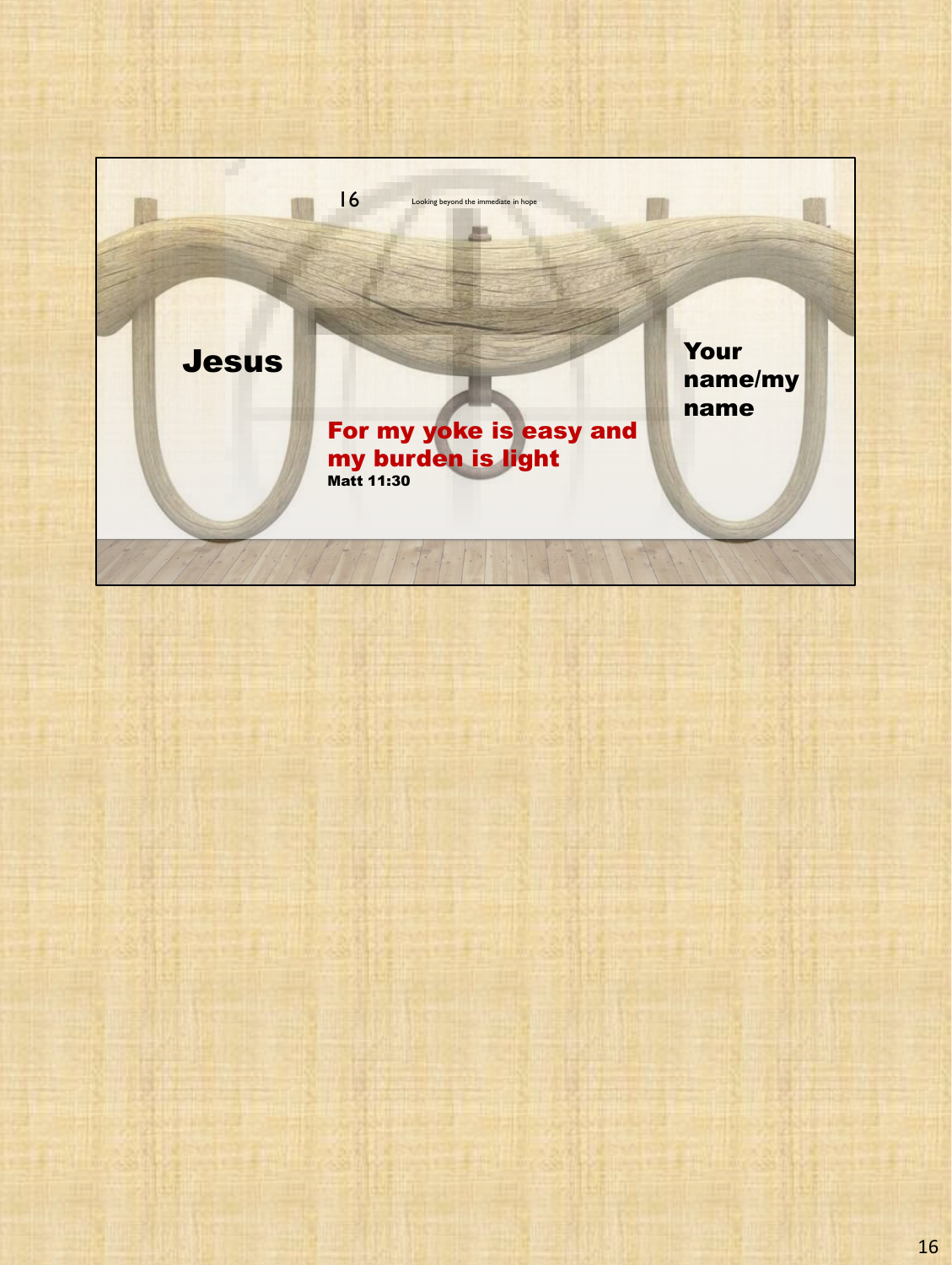

Jeremiah had a sure hope for the future when he bought that field. He trusted in God's word. He looked beyond the immediate in hope. He knew what he saw wasn't the end, the last word of God.

We to have a sure future. Even if the present situation looks bleak, even if we hear of major climate changes, of mountain nice melting by the billions of tons. Even if we read reports such as the following, ""There's an erosion of the numbers of common birds," Rosenberg says. His team determined that 19 common species have each lost more than 50 million birds since 1970. Twelve groups, including sparrows, warblers, finches, and blackbirds, were particularly hard hit. Sep 19, 2019,″. (Google search.)

Even if we read that presently deforestation is happening at the rate never experienced before, we have hope of a new earth and a new heaven which will be devoid of all evil.

In our personal life, we need to remember that God works things out for the good for those who love him! (Next slide)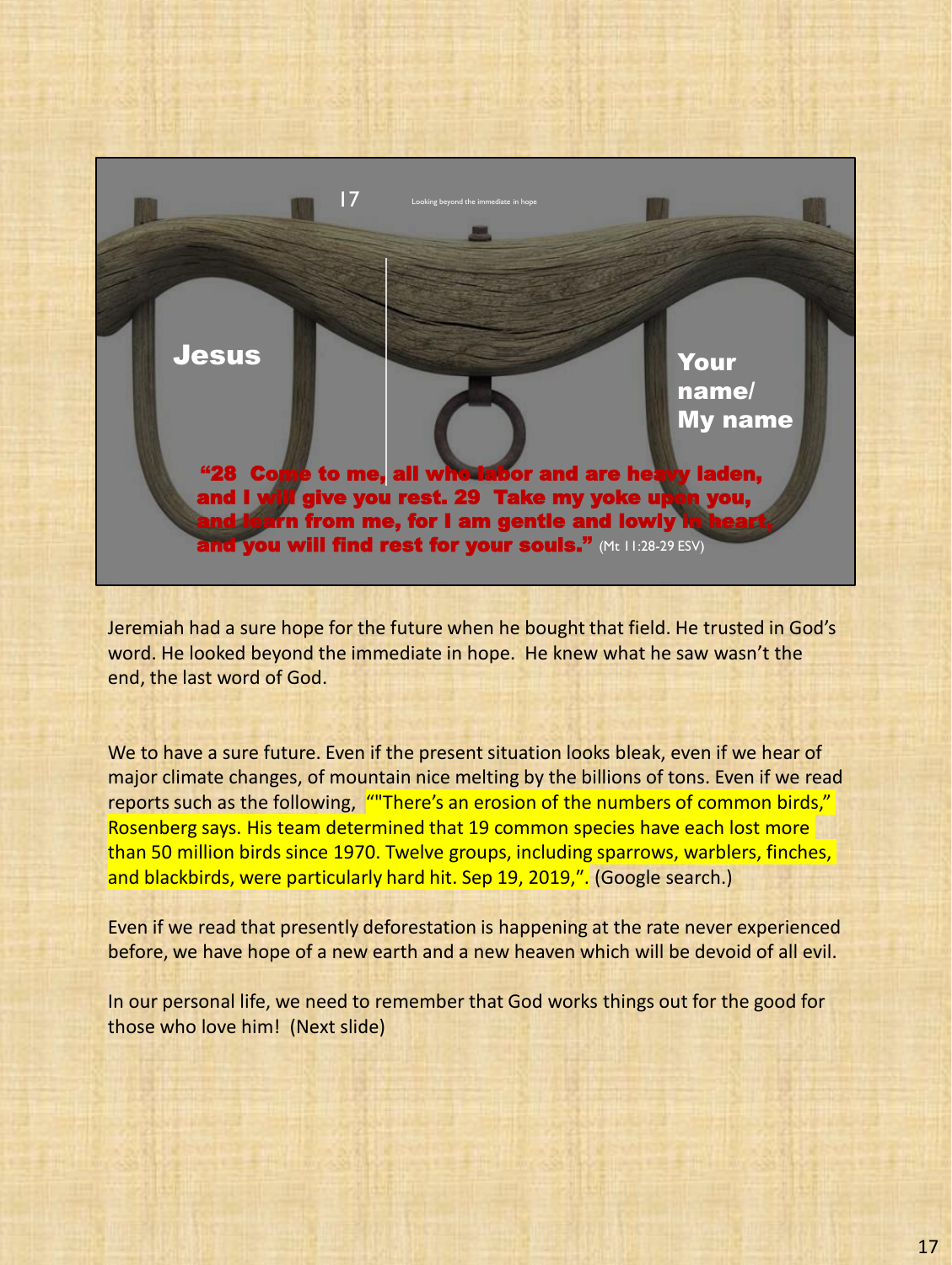# ROMANS 8:28

18

Looking beyond the immediate in hope

AND WE KNOW THAT IN ALL THINGS **GOD WORKS FOR THE GOOD OF THOSE** WHO LOVE HIM, WHO HAVE BEEN CALLED ACCORDING TO HIS PURPOSE.

Whatever is our situation, we can have the confidence that God is able to bring out good things in any situation as difficult as it may seem. We do not work out the good but very clearly, Romans 828 tells us that God works for the good of those who love him.

Who are those who love him?

**"Whoever has my commandments and keeps them, he it is who loves me. And he who loves me will be loved by my Father, and I will love him and manifest myself to him."" (Joh 14:21 ESV)**

What is God's commandments? (Next slide)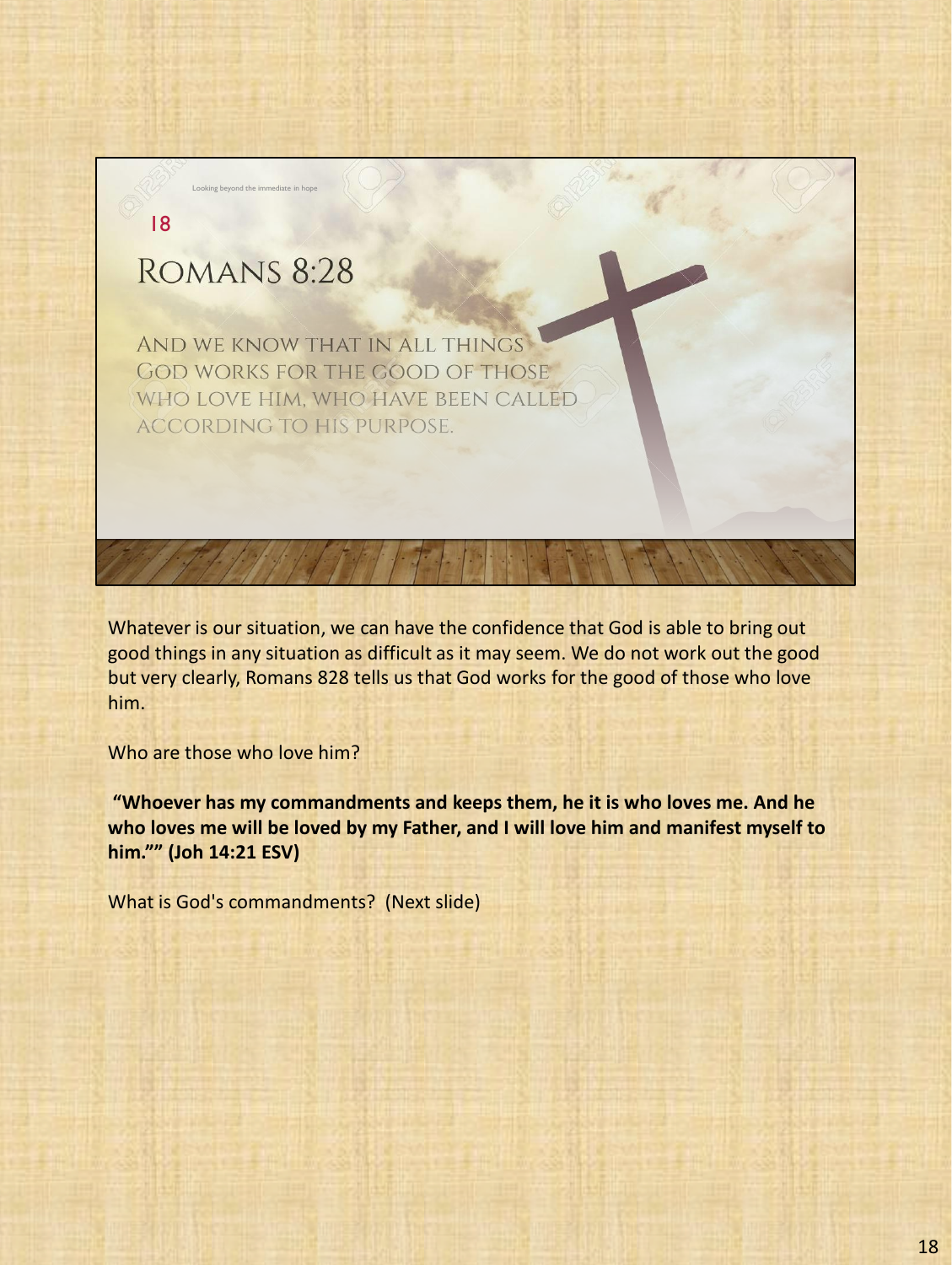

We are completely in his hands. We participate in what he is doing. He is in charge of the outcome.